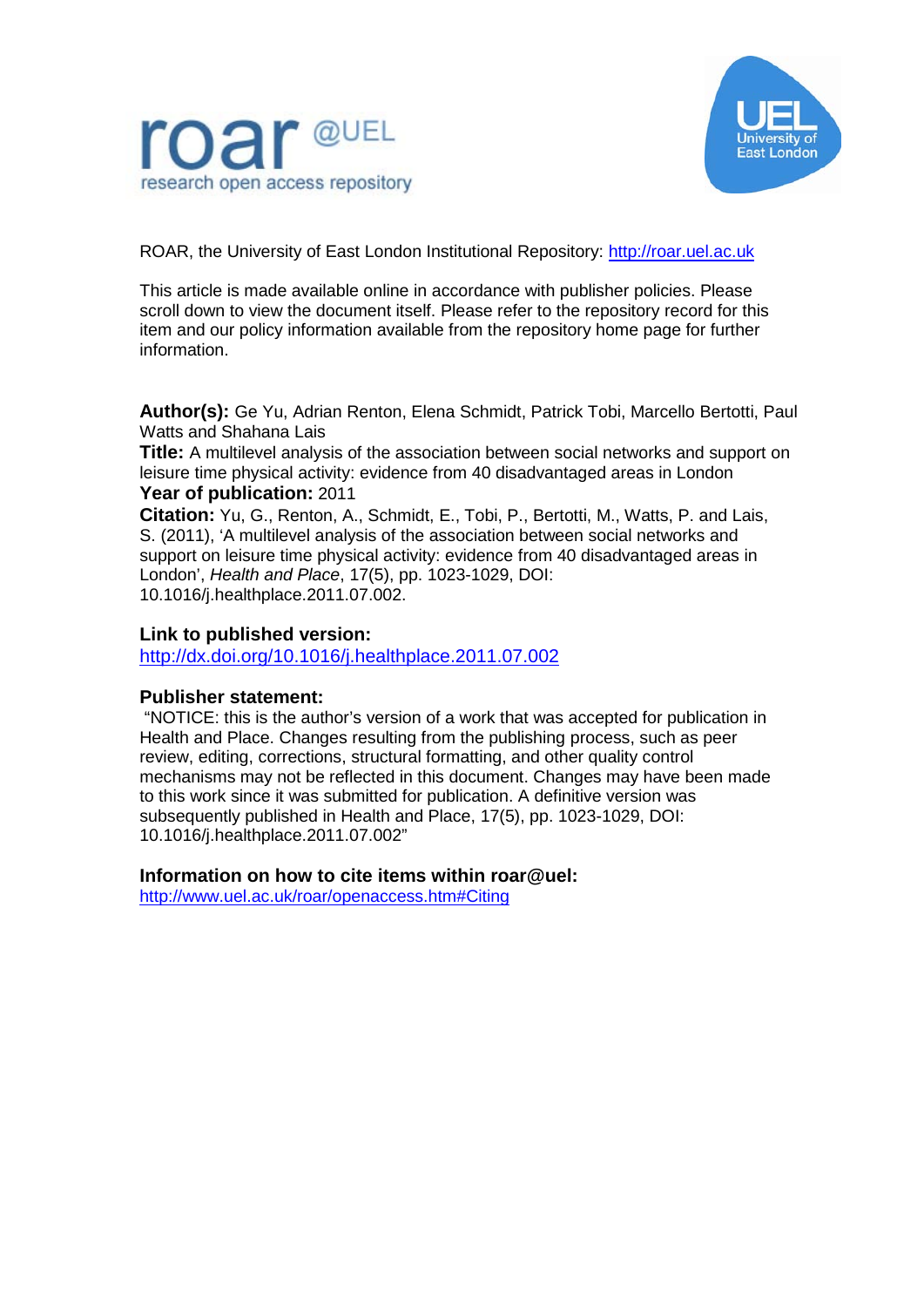#### **Abstract:**

There has been extensive conceptual and empirical work on the associations between social relations and health in recent years. However, the specific pathways through which social interactions impact on health have not been fully elucidated. The aim of this paper is to estimate associations between leisure time physical activity (LTPA) and social networks and support. Using data from a cross-sectional household survey in 40 disadvantaged Lower Super Output Areas in London, we applied a multilevel model to investigate psychosocial and environmental determinants of physical activity in these populations. Our findings present a strong case for the influence of individual-level social networks on the level of LTPA, although the associations between the types of social support and LTPA were insignificant. We also found that crime rate was an important area-level correlates of LTPA.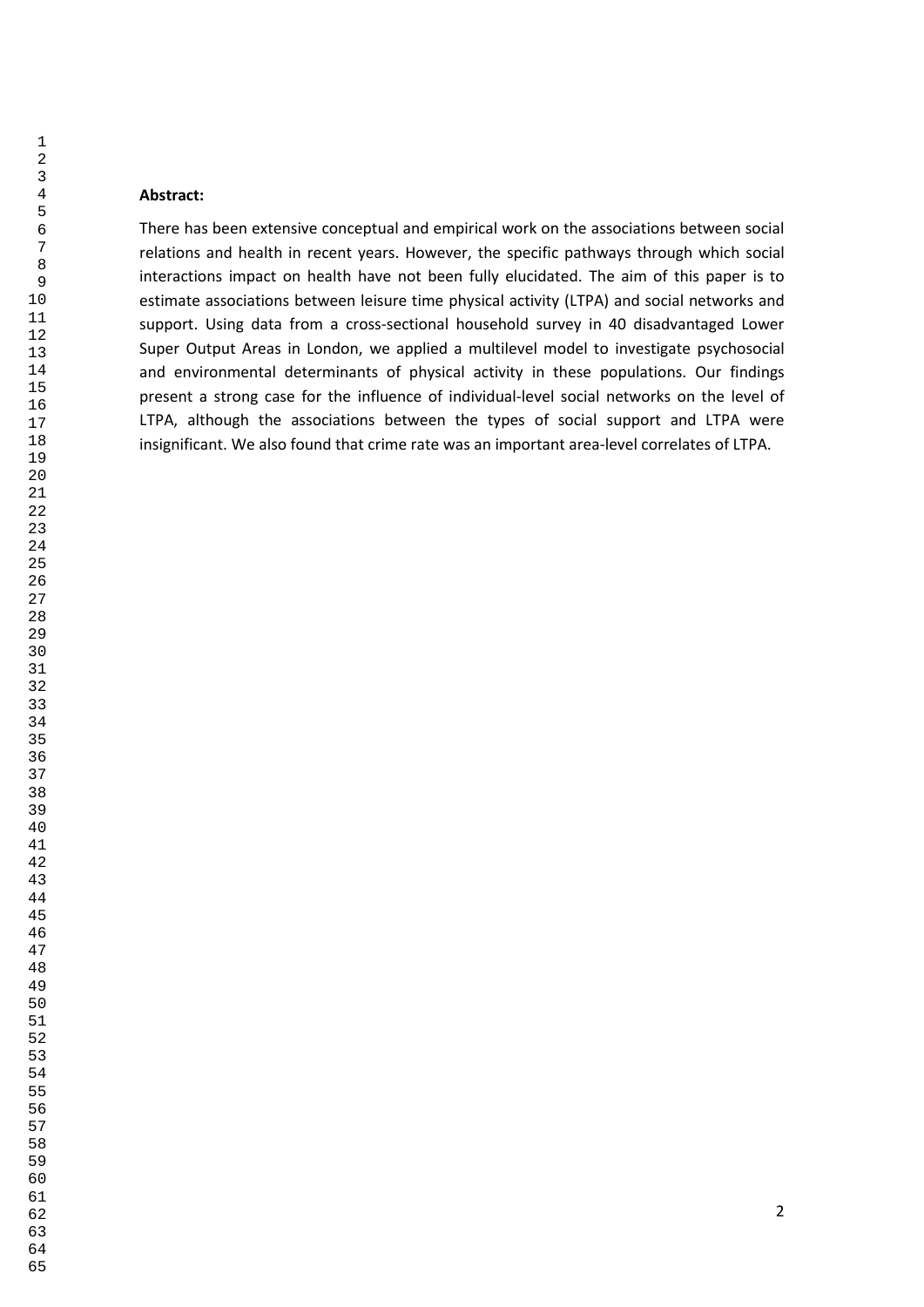#### **Introduction**

Physical activity (PA) has a strong effect on reducing risk of premature death and several chronic diseases (Warburton et al., 2006). However, only 34% of the adult population in England achieve the minimum levels of PA recommended by the Chief Medical Officer (NHS, 2010). Understanding the factors that influence PA is therefore a major priority for public health researchers and practitioners in order to inform the development of effective policies and interventions to drive these low levels of PA upwards (Haskell et al., 2009).

There is a growing body of evidence to suggest that both socio-economic circumstances and environments may act as barriers or facilitators in individual and community participation in PA (Ali and Lindstrom, 2006; Lindstrom et al., 2001; Lindstrom et al., 2003). Examples include personal income, social networks, social support, and crime rates (Booth et al., 2000; Giles-Corti and Donovan, 2002; Greiner et al., 2004; Leyden, 2003).

Social capital is an important indicator of individual and community social environment. The measure has been firmly established in the political lexicon in the UK and has generated a lot of interest within government research, statistics and policy making. Its importance has been strongly emphasised in the recently published strategic review of health inequalities in England (Marmot, 2010).

Social capital emphasises the role of groups or networks (Kawachi et al., 2004; Putnam, 2000; Szreter and Woolcock, 2004), and is often viewed as the capacity of individuals to command scarce resources by virtue of their personal memberships in these networks or broader social structures (Portes, 1998). In this context, social networks and support refers to the social embeddedness of individuals (Lindstrom et al., 2004; Lochner et al., 1999), and are central to the notion of social capital.

Researchers investigating the relationship between social environments and health-related behaviour have mostly concluded that health outcomes and behaviours are socially patterned, negatively impacting those that live in resource-deficient social contexts (Berkman and Kawachi, 2000). Those who examined the role of social capital in health suggested that social networks may influence health in several ways, including the diffusion of knowledge about healthy behaviours and lifestyles, and the maintenance of healthy behavioural norms through informal social control (Berkman, 1985; Cassel, 1976). Some researchers, however, argued that social networks may also be important in diffusion of risk factors for ill health such as smoking and obesity (Christakis and Fowler, 2007).

This study has a particular focus on social networks and support and the association between these variables and self-reported levels of physical activity. Several studies have looked at the impact of social support on PA. Allen et al. (2001), for example, analysed data from the Coronary Artery Risk Development in Young Adults (CARDIA) study and found that social support was positively associated with increased PA in all groups except black women. A recent systematic review (Wendel-Vos et al., 2007) of 47 observational studies concluded that experiencing higher levels of social support and having a companion with whom to engage in PA are the factors most consistently associated with higher levels of PA.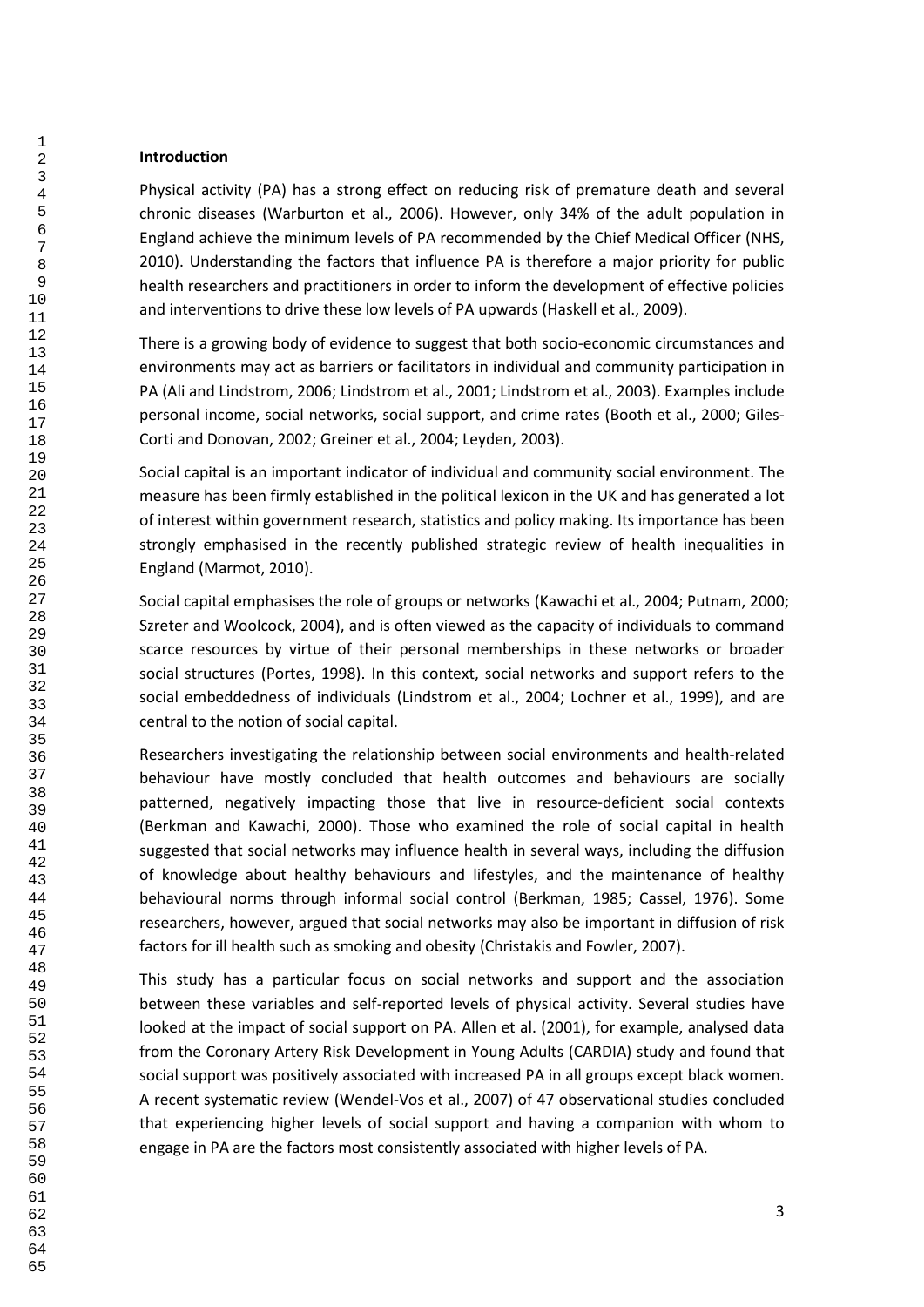Although the influence of social capital factors on health behaviour is now widely recognized, few published PA studies, particularly in Europe, have empirically investigated the individual impact of social networks and support on health and behaviour (Emmons, 2000; Lindstrom et al., 2003). In addition, previous studies have been limited by the use of area-level measures that are simply aggregates of individual responses. However, Portes and Landolt (1996) argued that collective social capital factors cannot simply be the sum of individuallevel variables. The effects of social capital at the contextual level may be confounded with the effects of social networks and support at the individual level. Aggregated data without taking into account individual compositional differences can lead to spurious conclusions about whether social capital collectively benefits members of a community over and above the individual benefits of social networks and support. Baron *et al.* (2001) further suggested that social capital is aggregated up across different levels and that the validity of social capital depends on its contextualisation. As a result, Duncan et al. (1998) argued multilevel modelling is a more appropriate analytical approach to study individual and collective effects of social capital factors. However, only few multilevel studies have tried to separate the individual and contextual effects of social capital on health.

The aim of this study is to utilise the multilevel methodology to empirically investigate the importance of social networks and support for people's personal health behaviour, particularly leisure time physical activity (LTPA). Social networks are measured through the interactions with relatives, friends, and neighbours; while social support was assessed through individual reliance on care, financial help and information in the time of hardship (Cohen et al., 2000). The study was conducted in 40 disadvantaged areas in London. The key distinction of this paper is that social networks and support were measured at individual level rather than the aggregated measures used by others. We believe that individual level data are more appropriate to capture the richness of social interactions and explain variations in LTPA. The effect analysis has been adjusted for the socio-demographic and socio-economic characteristics of individuals and socio-economic features of the areas where they live.

# **Methods**

# *Study design*

A cross-sectional household survey was conducted among adults (16 years or over) living at randomly selected addresses in 40 deprived (based on the Index of Multiple Deprivation) Lower Super Output Areas (LSOAs) in London. The survey used face-to-face questionnairebased interviews and examined health and wellbeing with a focus on diet, LTPA, use of healthcare services and mental health and wellbeing.

# *Study Sample*

Addresses in each target area were selected from the Post Office Address File using simple probability sampling. The total mid-2008 estimated population (16+) of the 40 areas was 53,138 people (ONS). All eligible adults residing at the selected addresses were invited to take part and a total sample of 4107 residents was achieved. The average number of persons in each household was 1.65 across 40 areas. The household response rate, which is defined as the proportion of productive addresses out of the number of eligible addresses, was 73%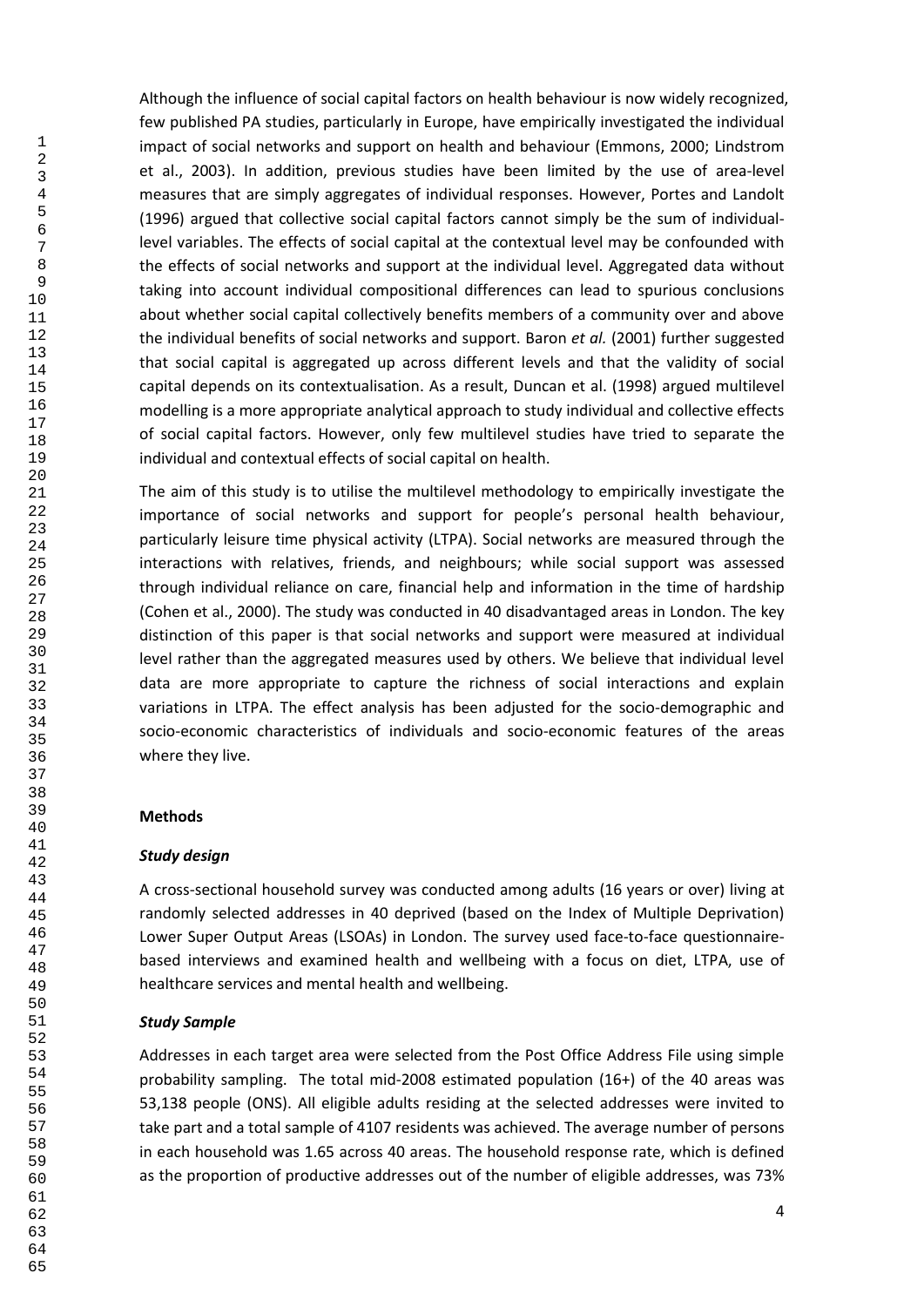over all neighbourhoods, with a maximum of 89% in Evelyn and a minimum of 41% in South Acton. At the individual level the adjusted response rate defined as the number of completed interviews divided by the number of eligible cases, was 65% overall, ranging from 33% in South Acton to 76% in Evelyn.

### *Measures of physical activity*

To measure LTPA we used the short version of the International Physical Activity Questionnaire (IPAQ) (Craig CL, 2003), which assesses self-reported LTPA within the past 7 days. The validity and reliability<sup>1</sup> of the IPAQ has been tested in multiple settings (Rutten and Abu-Omar, 2004) and it has been shown to be suitable for use in large-scale multi-site surveys (Craig et al., 2003).

The questionnaire asks respondents to report the number of days per week and the number of minutes per day spent in vigorous, moderate, and walking activity during leisure time over a seven-day period. This allows calculation of the number of hours spent in moderate and/or vigorous activity per week, which is then transferred to energy expenditure estimates known as Metabolic Equivalent Task (MET). MET is measured in MET-hours or MET-minutes per week and is calculated by multiplying the number of hours dedicated to each activity class by the specific MET score recommended for that activity (Ainsworth et al., 1993; Ainsworth et al., 2000). The Chief Medical Officer recommends a target of at least 690 MET-minutes (11.5 MET-hours) from moderate or vigorous activity per week (Department of Health, 2004). The MET-minutes data in this study were heavily skewed to the right and the overall variance was much larger than the mean; hence a negative binomial model was fit to the data with MET-minutes modelled as a continuous outcome for each respondent.

#### *Measures of social networks and support*

Social networks and support were assessed through frequency of contacts within the participants' networks of relatives, friends and neighbours, and the quality of such contacts measured through opportunities for care, financial support and information the individuals could receive at the time of hardship (see Table 1). The questions were drawn from the Office of National Statistics (ONS) Social Capital Question Bank. They were designed to identify the size of the individuals' networks and the quality of interactions, as a stressbuffering mechanism (Cohen et al., 2000). ONS has run a factor analysis and finds that these questions have high correlations with social networks and support (Babb, 2005). The same measures have been used in a number of national surveys including the General Household Survey, Citizenship Survey and the Survey of English Housing. The responses to social network were constructed into an additive scale as a continuous overall index ranging from 0 to 28. The responses to three aspects of social support were categorized into none, one or two, and more than two (Table 1).

[Insert Table 1]

**.** 

 $<sup>1</sup>$  Spearman's  $ρ$  for the short form is 0.76</sup>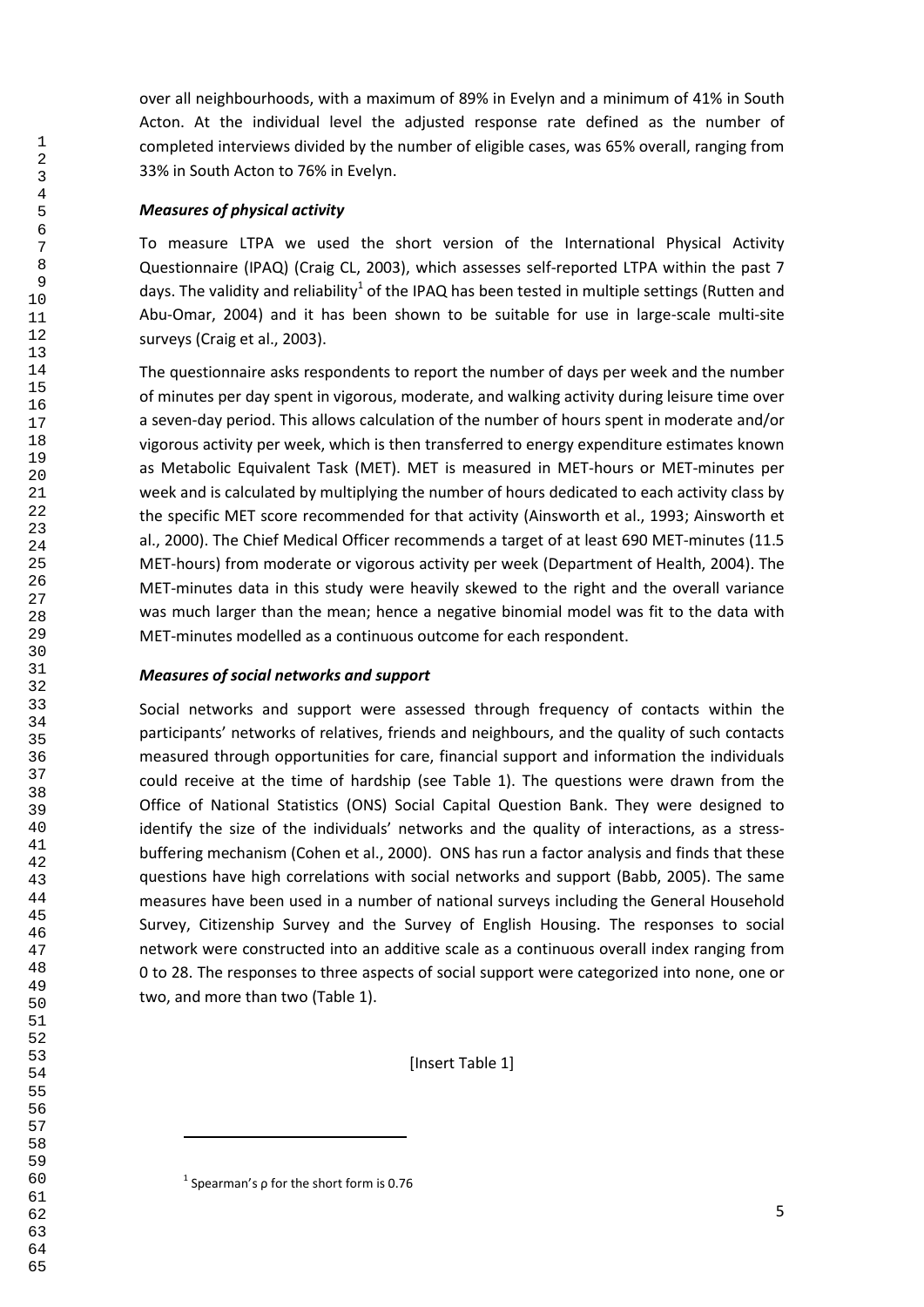# *Individual-level factors*

At the individual level, we controlled for three sociodemographic (age, gender, and marital status) and three socioeconomic (education attainment, job status, and personal income) characteristics (Table 2). These characteristics were selected as they have previously been shown to predict levels of PA (National Center for Health Statistics, 2009).

Age was categorized into six groups: 16-24, 25-34, 35-44, 45-54, 55-64, and 65 and older. Marital status compared never married with currently married/in partnership and formerly married. Education attainment compared higher education with primary, secondary, and Alevel. Respondents' economic activity was stratified into employed, unpaid housework, fulltime student, unemployed, retired, disable and others. Monthly individual income compared £400-1249 with £0-399 and more than £1250. In addition, we adjusted for two binary variables describing how safe respondents feel generally in their neighbourhood during the daytime and after dark.

# *Community-level factors*

We also explored the impact of living in a socially deprived area on LTPA, measured by a constructed IMD score used by the UK government to indicate the impact of material deprivation at the community level. A higher value on the IMD index corresponds to a more deprived community. Three continuous indicators were utilized to construct area-level factors in this study: (1) IMD score, (2) IMD crime score, and (3) combined living environment indicator. The IMD crime score, released by the Office of the Deputy Prime Minister, is an index of crime at a small area level. It is based on the levels of recorded crime for four major crime themes, presenting the occurrence of personal and material victimisation at a small area level. A high score indicates a possible area of high crime and a low score indicates a possible area of low crime. As well, it is used as an index of social cohesion (Walberg et al., 1998).

# *Data analysis*

The data were analysed using STATA SE v11.1 (StataCorp, Texas USA). No extreme or implausible data were identified and all cases were included in subsequent analysis.

Given the hierarchical structure of the sample and the continuous outcome, we adopted a negative binomial multilevel modelling approach that allows for extra-Poisson variation, in conjunction with the Huber-White sandwich estimator of variance. It makes it possible to simultaneously examine the individual and contextual factors influencing health behaviour.

Fifteen covariates included in the regression models had some missing data, the likely values of which were estimated by conditioning on the non-missing categories (1314 out of 4107). This treatment of missing values requires no additional assumptions on their distribution. The sampling weight is calculated as the inverse of selection probability based on mid-2008 population estimate (16+) from the ONS.

The analysis was done in two steps. Firstly we assumed the mechanism of missing-data in our study is missing at random (MAR). In other words, the probability of an observation being missing may depend on observed values but not on unobserved values. Under this assumption, we ran two models:

- Model 1 is a multivariate model in which only individual-level factors were included;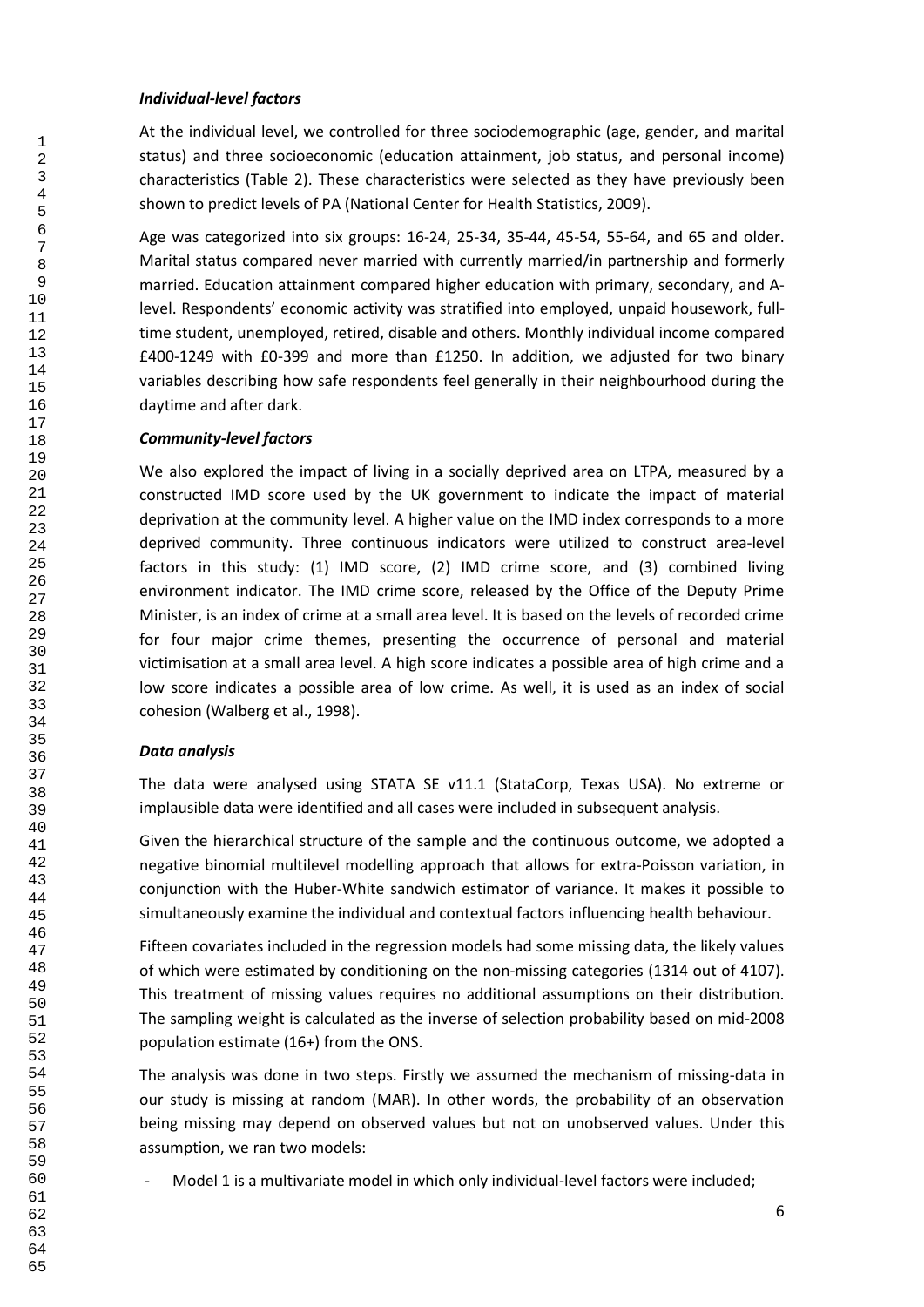Model 2 is a multilevel model which predicted an aspect of behaviour in terms of a combination of individual and area circumstances and the interactions between them.

The results of random effects were presented as the estimated residual intraclass correlation (rho) of the latent response to justify applying a multilevel model to our analysis. Multilevel statistical models allow for the estimation of contextual effects of area-level factors by accounting for the spatial clustering of individuals within communities (Subramanian et al., 2003). Two level negative binomial models with random intercepts were estimated using STATA software (version SE11.1). Incidence rate ratios were estimated from summary odds ratios or regressions coefficient. The respondents were nested within 40 London areas.

The percentage of missing values across the 15 variables of interest including the dependent variables ranged from 1.1% to 50.7%. The complete-case method, which was applied in the first step, might make the usually unrealistic assumption that the data are missing completely at random (MCAR) or at least MAR. To deal with these missing data, we applied multiple imputation (MI), which was conceived by Robin (1987) and described further by Little and Rubin (2002) and Schafer (1997). MI imputes each missing value multiple times. Inferences using the multiply imputed data thus account for the missing data and the uncertainty in the imputations. Although some researchers avoid imputation approaches because of the fear of "making up data", complete-case analyses in fact require stronger assumptions than imputation. In the second step, we created a set of "complete" data sets with no missing data and re-ran our models. We found that the model derived after complete case analysis did not show striking difference from the model obtained after using multiple imputation of missing data. For instance, the regression coefficients for friend networks score, neighbour networks score, and community-level crime score are 1.03, 1.07, and 0.60 respectively for the complete case analysis, and 1.02, 1.06, and 0.70 for the MI analysis. This is mostly likely because most of our variables revealed a relatively limited number of missing values except for personal income (Table 2). Based on simulation studies and theoretical reasoning, it is widely advocated that imputation of missing data is better than ignoring missing data (Greenland and Finkle, 1995; Little, 1992; Rubin and Schenker, 1991; Toutenburg, 1990). Hence, incidence rate ratios (IRRs)<sup>2</sup> were estimated from summary odds ratios or regressions in the final model based on MI, and 95% confidence level (CIs) were calculated for each estimate.

# **Results**

**.** 

Table 2 lists the individual- and area-level descriptive statistics. Given the non-normal distribution of energy expenditure in many populations, we present the continuous outcome as median MET-minutes/week rather than mean MET-minutes/week. Respondents were fairly evenly distributed across the age groups and personal income. Almost half (45%) of respondents were never married and 13% were formerly married. About 44% were employed.

[Insert Table 2]

<sup>&</sup>lt;sup>2</sup> Incidence rate ratios are interpreted similar to relative risk and odds ratios. A value above one indicates a positive effect whereas a value below one indicates a negative effect.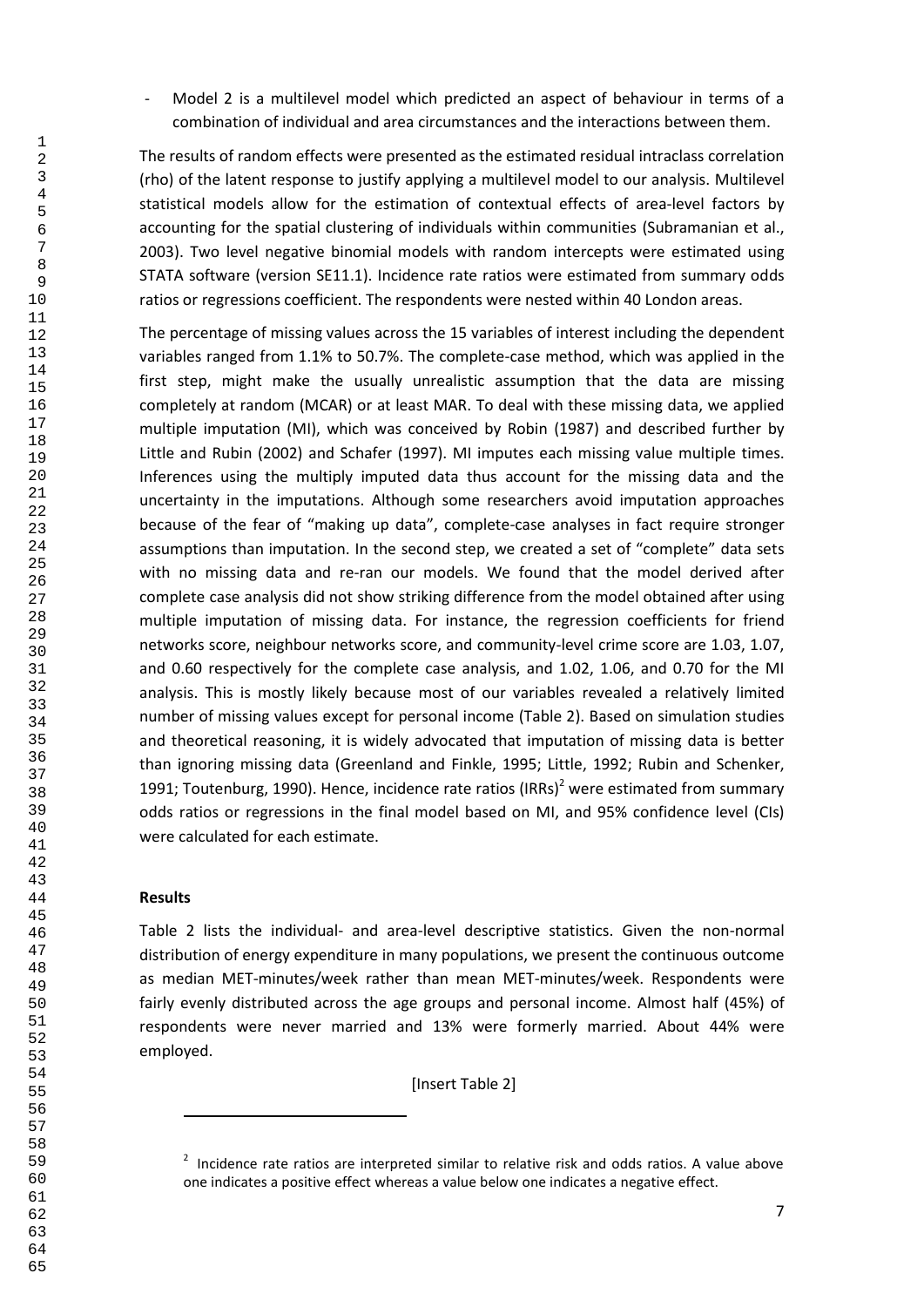Table 2 also presents univariable associations between MET-minutes and each individuallevel explanatory variable.

The overall variance was 6515086 and the mean was 2107, hence a Poisson model was not considered appropriate since it assumes the mean and the variance to be approximately the same. A negative binomial model was fit to the data. Table 3 presents results (IRRs) from the two models we applied. After adjustment for individual sociodemographic and socioeconomic characteristics, two social network indicators (friends and neighbours) achieved conventional levels of statistical significance in association with MET-minutes/week. The incident rate ratio for friend networks and neighbour networks are 1.02 and 1.06 respectively. Suggesting that a one-unit increase in friend networks score and neighbour networks score will result in 2% and 6% in MET-minutes/week. Inclusion of the area-level variables had minimal effect on the contribution of individual-level variables to the outcome. Interestingly, we did not find statistically significant evidence for the proposition that either relative networks or social support indicators change individuals' LTPA at 95% level.

According to the intra-community correlation coefficient, 8.6% of the variance of METminutes in Model 1 can be attributed to area-level factors. This variation remained significant, even after controlling for area-level characteristics (Model 2). As judged by proportional change in variance, 26% of the variance of MET-minutes across areas was explained by area-level factors (Model 2).

# [Insert Table 3]

MET-minutes were associated with one socio-demographic and all socio-economic variables we looked at. Model 2 found that age, gender, marital status and participation in the labour market were significantly related to MET-minutes but not education or personal income. Perhaps unsurprisingly, women, older participants and those in partnerships were more likely to report lower levels of LTPA. Those who were not in employment reported significantly lower LTPA compared to those employed. There was no significant association between perception of the area safety and LTPA. However, the crime score indicator was the only area-level indicator significantly negatively associated with LTPA.

# **Discussion and Conclusions**

The maintenance of regular physical activity is an important feature of individual lifestyles and is essential for effective health promotion (Powell and Paffenbarger, 1985). However, individually-tailored intervention programmes designed to encourage people to be more physically active have had limited long-term impact (Iverson et al., 1985; Kahn et al., 2002; Martin and Dubbert, 1982). A key reason for this may be the limited understanding of the determinants of regular physical activity habits. The purpose of this study was to therefore to empirically explore associations between individual social networks and support, local environment, and leisure time physical activity levels using a multilevel statistical framework.

Our findings showed that higher levels of individual social networks with friends and neighbours contributed to higher LTPA. This is consistent with previous research, which found close associations between friend networks and PA (VicHealth, 2007). The association between close social networks such as relatives and LTPA appears to be more complex, as these networks can exercise both positive and negative influences on PA (Putnam, 2000). We found no impact of strong relative networks on LTPA and living with a partner has in fact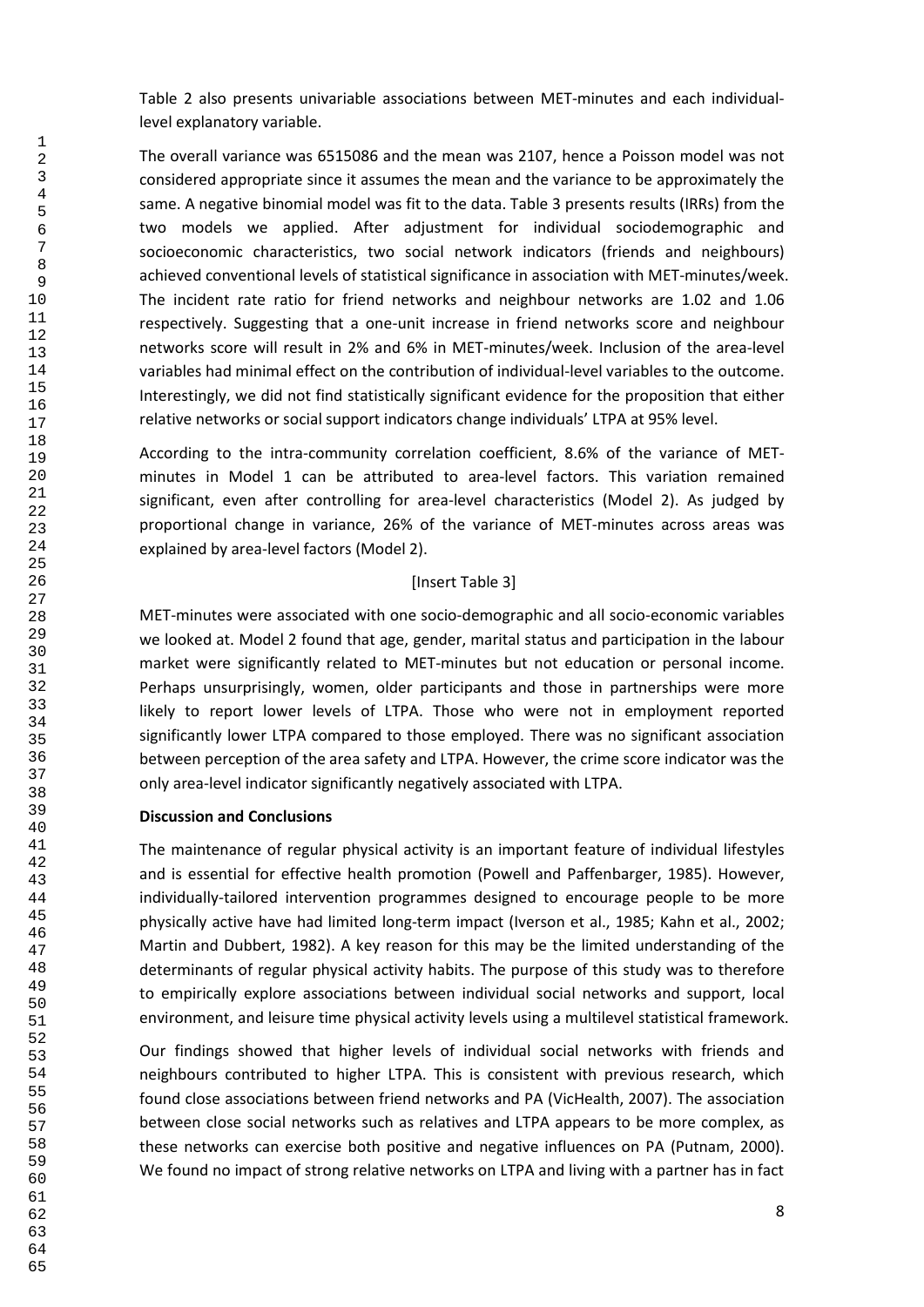had inverse effect on the levels of LTPA. The associations between social support and LTPA were also statistically insignificant at individual level. With regards to socio-economic and area level predictors, this study suggests that young age groups, male, the single, and economically active people were more likely to engage in higher levels of LTPA.

Of particular interest in this investigation was the possible contextual effect of the social environment on the incidence-rate of reporting higher levels of LTPA. Although participants in many qualitative studies (Eyler et al., 1998; Eyler et al., 2002; Henderson and Ainsworth, 2003) cited crime and safety issues as barriers to physical activity, few quantitative studies have assessed crime as a barrier to individuals' physical activity, particularly, in disadvantaged areas (King et al., 2000). Stronegger et al. (2010) found a significant association between the perception of better residential environment and higher levels of LTPA and self-reported health. This study found that crime rate at the community-level has a significantly negative effect on LTPA level, whereas the perceived safety of one's physical environment is not a personal barrier to LTPA behaviour. This finding is not surprising given the propensity for individuals to go outside of their immediate neighbourhood to exercise (McGinn et al., 2008), as well as the results that employment (which could be outside the immediate living environment) was associated with a higher level of LTPA.

Our findings provide support for policy implications to improving health and physical activity through understanding the individual in their social context. The uniqueness of our findings is that the association between LTPA and social networks shown earlier in various contexts is also demonstrated in communities experiencing high levels of deprivation. Secondly, a better understanding of the relationships between crime and physical activity may assist in the development of new approaches to promote positive health behaviours. Policing strategies based on the broken windows theory emerged during the 1990s and focus on enforcing quality of life infractions to decrease more serious crime (Kelling and Bratton, 1996; Kelling and Bratton, 1998). These actions can be also a method for increasing opportunities for physical activity that do not require any immediate changes to the physical infrastructure. Thirdly, in our study we have used six different aspects of social networks and social support, thus providing a more nuanced understanding of the association between social networks and support, and physical activity. Finally, this study has obtained more accurate results regarding the associations of interest by using multiple imputation method, which prevents a loss in power from having to exclude any observation with a missing value.

The study is not without limitations. An important weakness of cross-sectional studies is that cause and effect cannot be disentangled, and the possibility that unmeasured confounding factors explain the associations observed cannot be ruled out. We also cannot say anything about the direction of the associations we identified. While it is likely that poorer social networks may lead to lower LTPA levels, it is also plausible that lower LTPA leads to lower levels of engagement in social networks. Longitudinal research will be necessary to explore these issues.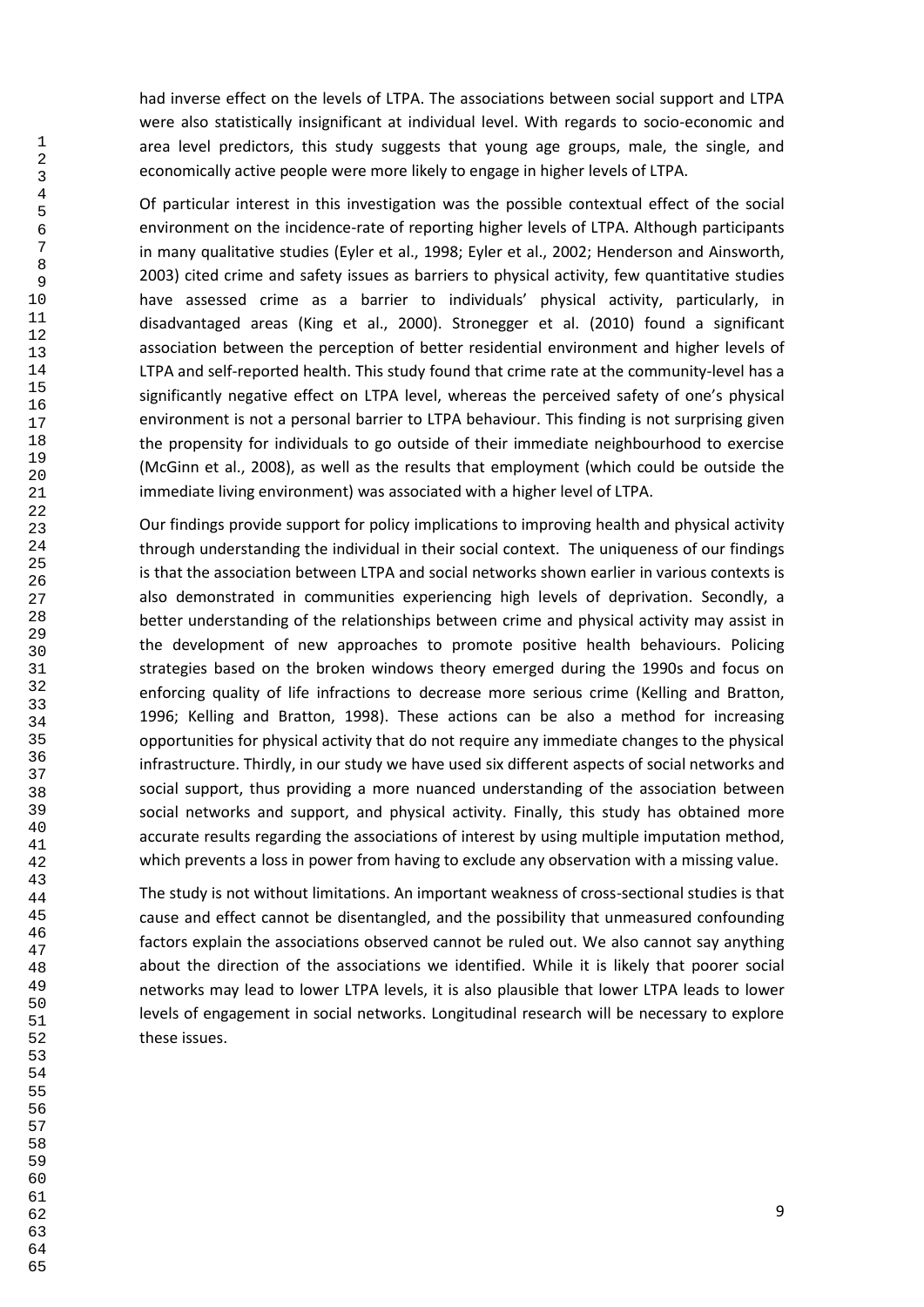# **References**

Ainsworth, B.E., Haskell, W.L., Leon, A.S., Jacobs, D.R., 1993. Compendium of Physical Activities: classification of energy costs of human physical activities. Medicine and Science in Sports and Exercise 25, 71.

Ainsworth, B.E., Haskell, W.L., Whitt, M.C., Irwin, M.L., Swartz, A.M., Strath, S.J., O Brien, W.L., Bassett, D.R., Schmitz, K.H., Emplaincourt, P.O., 2000. Compendium of Physical Activities: an update of activity codes and MET intensities. Medicine and Science in Sports and Exercise 32, S498-S504.

Ali, S.M., Lindstrom, M., 2006. Psychosocial work conditions, unemployment, and leisuretime physical activity: A population-based study. Scandinavian Journal of Public Health 34, 209-216.

Allen, J., Markovitz, J., Jacobs, D.R., Jr., Knox, S.S., 2001. Social Support and Health Behavior in Hostile Black and White Men and Women in CARDIA. Psychosom Med 63, 609-618.

Babb, P., 2005. Measurement of social capital in the UK. Office for National Statistics.

Baron, S., Field, J., Schuller, T., 2001. Social Capital - Critical Perspectives. Oxford University Press.

Berkman, L., Kawachi, I., 2000. A historical framework for social epidemiology. Oxford University Press, New York.

Berkman, L.F., 1985. The relationship of social networks and social support to morbidity and mortality, Social support and health. San Diego, CA, US: Academic Press, pp. 241-262.

Booth, M.L., Owen, N., Bauman, A., Clavisi, O., Leslie, E., 2000. Social-cognitive and perceived environment influences associated with physical activity in older Australians. Preventive Medicine 31, 15-22.

Cassel, J., 1976. Contribution of Social-Environment to Host-Resistance - 4th Wade Hampton Frost Lecture. American Journal of Epidemiology 104, 107-123.

Christakis, N.A., Fowler, J.H., 2007. The spread of obesity in a large social network over 32 years. New England Journal of Medicine 357, 370-379.

Cohen, S., Underwood, L., Gottlieb, B., 2000. Measuring and intervening in social support, in: Cohen, S., Underwood, L., Gottlieb;, B. (Eds.), Social relationships and health. Oxford University Press, New York, pp. 3-25.

Craig, C., AL, M., M, S., AE, B., ML, B., BE, A., M, P., U, E., A, Y., JF, S., P, O., 2003. The International Physical Activity Questionnaire (IPAQ): A comprehensive reliability and validity study in twelve countries. Medicine and Science in Sports and Exercise, 15.

Craig CL, M.A., Sjöström M, Bauman AE, Booth ML, Ainsworth BE, Pratt M, Ekelund U, Yngve A, Sallis JF, Oja P., 2003. International physical activity questionnaire: 12-country reliability and validity. Medicine and Science in Sports and Exercise 35, 1381-1395.

Department of Health, 2004. At least five a week: Evidence on the impact of physical activity and its relationship to health. HMSO, London.

Duncan, C., Jones, K., Moon, G., 1998. Context, composition and heterogeneity: Using multilevel models in health research. Social Science & Medicine 46, 97-117.

Emmons, K.M., 2000. Health behaviors in a social context, in: Berkman, L.F., Kawachi, I. (Eds.), Social Epidemiology. Oxford University Press, New York.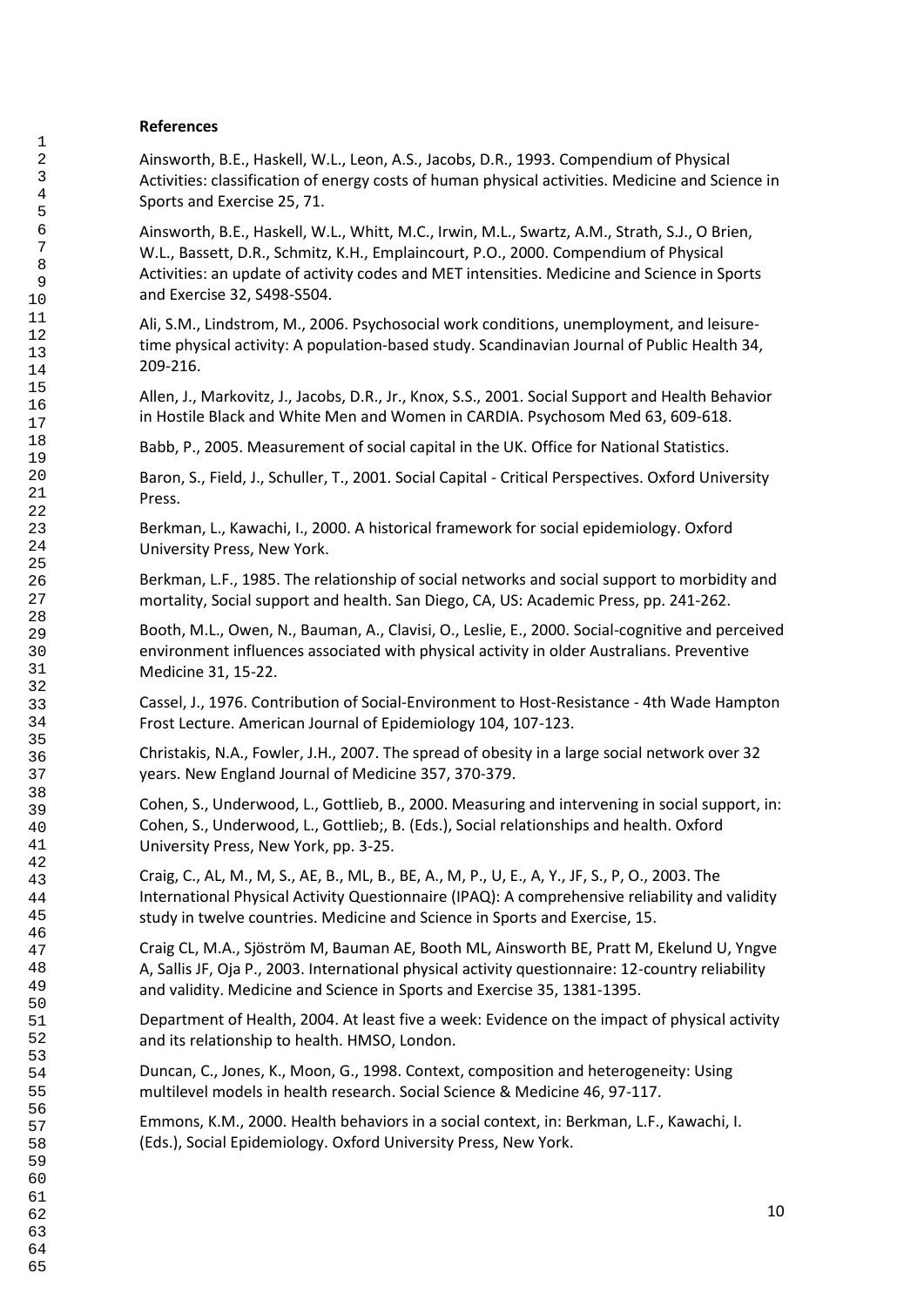Eyler, A.A., Baker, E., Cromer, L., King, A.C., Brownson, R.C., Donatelle, R.J., 1998. Physical activity and minority women: a qualitative study. Health Educ Behav 25, 640-652.

Eyler, A.A., Matson-Koffman, D., Vest, J.R., Evenson, K.R., Sanderson, B., Thompson, J.L., Wilbur, J., Wilcox, S., Young, D.R., 2002. Environmental, policy, and cultural factors related to physical activity in a diverse sample of women: The Women's Cardiovascular Health Network Project--summary and discussion. Women Health 36, 123-134.

Giles-Corti, B., Donovan, R.J., 2002. The relative influence of individual, social and physical environment determinants of physical activity. Social Science & Medicine 54, 1793-1812.

Greenland, S., Finkle, W.D., 1995. A Critical Look at Methods for Handling Missing Covariates in Epidemiologic Regression Analyses. American Journal of Epidemiology 142, 1255-1264.

Greiner, K.A., Li, C.Y., Kawachi, I., Hunt, D.C., Ahluwalia, J.S., 2004. The relationships of social participation and community ratings to health and health behaviors in areas with high and low population density. Social Science & Medicine 59, 2303-2312.

Haskell, W.L., Blair, S.N., Hill, J.O., 2009. Physical activity: health outcomes and importance for public health policy. Preventive Medicine 49, 280-282.

Henderson, K.A., Ainsworth, B.E., 2003. A synthesis of perceptions about physical activity among older African American and American Indian women. American Journal of Public Health 93, 313-317.

Iverson, D., Fielding, J., Crow, R., Christenson, G., 1985. The promotion of physical activity in the United States population: The status of program in medical, worksite, community, and school settings. Public Health Rep 100, 13.

Kahn, E.B., Ramsey, L.T., Brownson, R.C., Heath, G.W., Howze, E.H., Powell, K.E., Stone, E.J., Rajab, M.W., Corso, P., Briss, P.A., Serv, T.F.C.P., 2002. The effectiveness of interventions to increase physical activity - A systematic review. American Journal of Preventive Medicine 22, 73-108.

Kawachi, I., Kim, D., Coutts, A., Subramanian, S.V., 2004. Commentary: Reconciling the three accounts of social capital. International Journal of Epidemiology 33, 682-690; discussion 700- 684.

Kelling, G., Bratton, W., 1996. Fixing Broken Windows: Restoring Order and Reducing Crime in our Communities. NY: Martin Kessler Books, New York.

Kelling, G.L., Bratton, W.J., 1998. Declining Crime Rates: Insiders' Views of the New York City Story. The Journal of Criminal Law and Criminology (1973-) 88, 1217-1232.

King, A.C., Castro, C., Wilcox, S., Eyler, A.A., Sallis, J.F., Brownson, R.C., 2000. Personal and environmental factors associated with physical inactivity among different racial-ethnic groups of U.S. middle-aged and older-aged women. Health Psychology 19, 354-364.

Leyden, K.M., 2003. Social capital and the built environment: The importance of walkable neighborhoods. American Journal of Public Health 93, 1546-1551.

Lindstrom, M., Hanson, B.S., Ostergren, P.O., 2001. Socioeconomic differences in leisuretime physical activity: the role of social participation and social capital in shaping health related behaviour. Social Science & Medicine 52, 441-451.

Lindstrom, M., Moghaddassi, M., Merlo, J., 2003. Social capital and leisure time physical activity: a population based multilevel analysis in Malmo, Sweden. Journal of Epidemiology and Community Health 57, 23-28.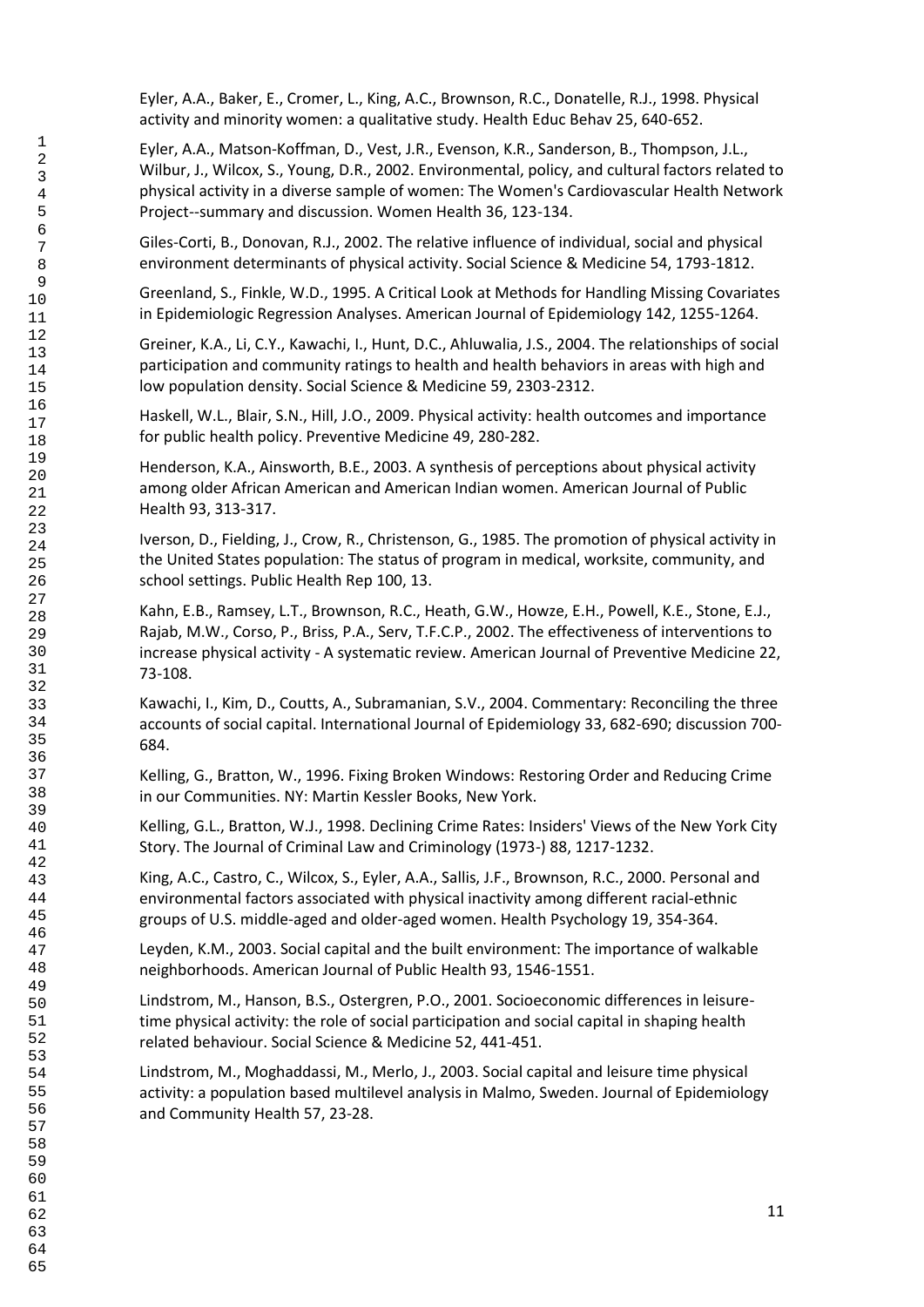Lindstrom, M., Moghaddassi, M., Merlo, J., 2004. Individual self-reported health, social participation and neighbourhood: a multilevel analysis in Malmo, Sweden. Preventive Medicine 39, 135-141.

Little, R.J.A., 1992. Regression With Missing X's: A Review. Journal of the American Statistical Association 87, 1227-1237.

Little, R.J.A., Rubin, D.B., 2002. Statistical analysis with missing data, 2nd ed. ed. Wiley, Hoboken, N.J. ; [Chichester].

Lochner, K., Kawachi, I., Kennedy, B.P., 1999. Social capital: a guide to its measurement. Health & Place 5, 259-270.

Marmot, M., 2010. Fair society, healthy lives. Strategic review of health inequalities in England post 2010. The Marmot Review, London.

Martin, J., Dubbert, P., 1982. Exercise applications and promortion in behavoral medicine: Current status and future directions. Journal of Consulting and Clinical Psychology 50, 14.

McGinn, A.P., Evenson, K.R., Herring, A.H., Huston, S.L., Rodriguez, D.A., 2008. The association of perceived and objectively measured crime with physical activity: a crosssectional analysis. J Phys Act Health 5, 117-131.

National Center for Health Statistics, 2009. Health, United States,2008. <http://www.ncbi.nlm.nih.gov/bookshelf/br.fcgi?book=healthus08> [accessed on August, 2010].

Office for National Statistics, 2010 ed.

Portes, A., 1998. Social Capital: Its Origins and Applications in Modern Sociology. Annual Review of Sociology 24, 1-24.

Portes, A., Landolt, P., 1996. The Downside of Social Capital. The American Prospect 26, 4.

Powell, K.E., Paffenbarger, R.S., 1985. Workshop on Epidemiologic and Public-Health Aspects of Physical-Activity and Exercise - a Summary. Public Health Reports 100, 118-126.

Putnam, R.D., 2000. Bowling alone : the collapse and revival of American community. Simon & Schuster, New York ; London.

Rubin, D.B., 1987. Multiple imputation for nonresponse in surveys. Wiley, New York ; Chichester.

Rubin, D.B., Schenker, N., 1991. Multiple imputation in health-care databases: an overview and some applications. Stat Med 10, 585-598.

Rutten, A., Abu-Omar, K., 2004. Prevalence of physical activity in the European Union. Sozial-Und Praventivmedizin 49, 281-289.

Schafer, J.L., 1997. Analysis of incomplete multivariate data. Chapman & Hall, London.

Stronegger, W.J., Titze, S., Oja, P., 2010. Perceived characteristics of the neighborhood and its association with physical activity behavior and self-rated health. Health & Place 16, 736- 743.

Subramanian, S.V., Jones, K., Duncan, C., 2003. Multilevel methods for public health research, in: Kawachi, I., Berkman, L.F. (Eds.), Neighborhoods and health. Oxford University Press, New York, pp. 65-111.

Szreter, S., Woolcock, M., 2004. Health by association? Social capital, social theory, and the political economy of public health. International Journal of Epidemiology 33, 650-667.

The NHS Information Centre, L.S., 2010. Statistics on obesity, physical activity and diet: England, 2010. The Health and Social Care Information Centre.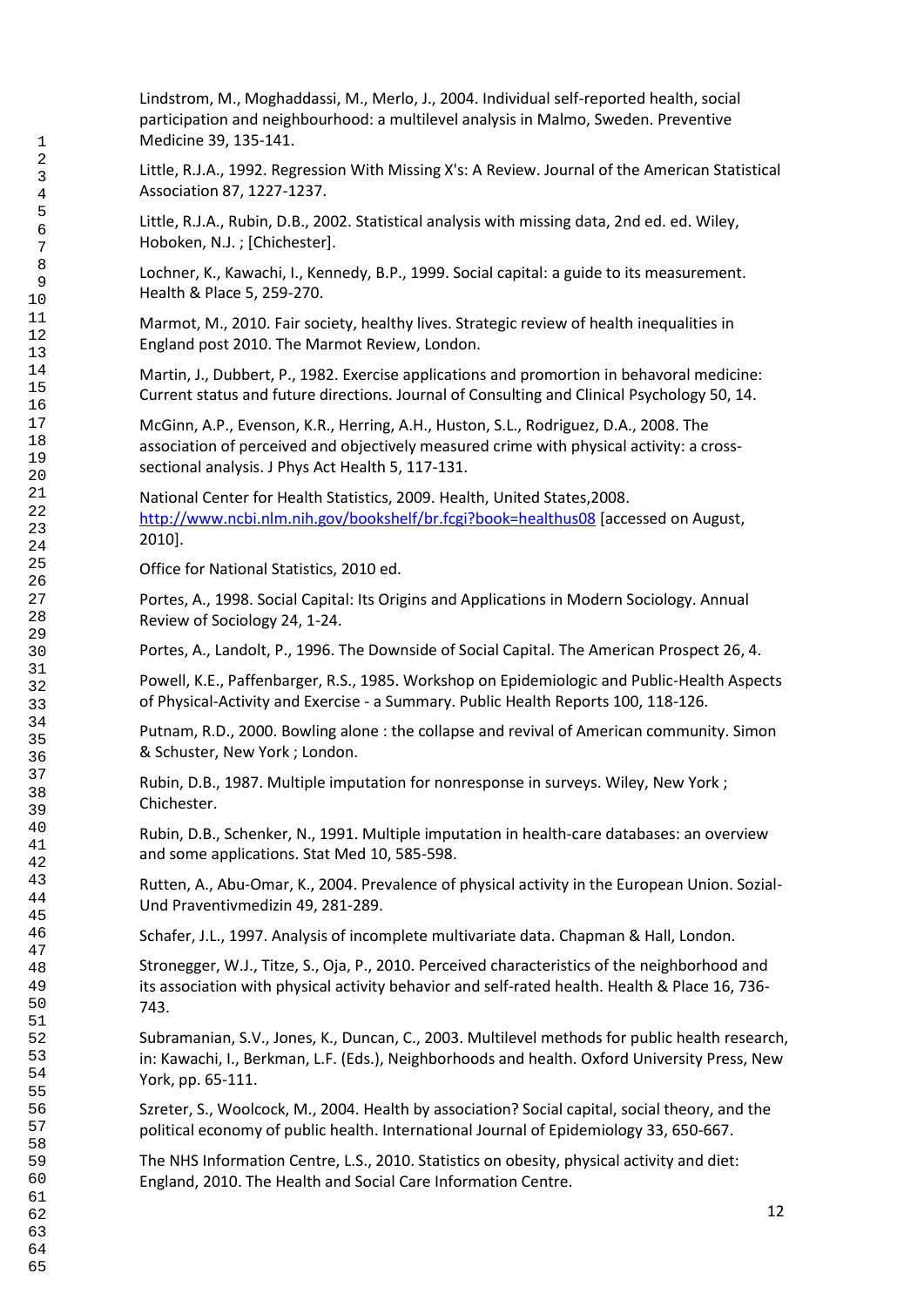Toutenburg, H., 1990. Rubin, D.B.: Multiple imputation for nonresponse in surveys. Statistical Papers 31, 180-180.

VicHealth, 2007. Barriers and Facilitators to Physical Activity for Older People in Culturally Diverse Communities.

Walberg, P., McKee, M., Shkolnikov, V., Chenet, L., Leon, D.A., 1998. Economic change, crime, and mortality crisis in Russia: regional analysis. BMJ 317, 312-318.

Warburton, D.E.R., Nicol, C.W., Bredin, S.S.D., 2006. Health benefits of physical activity: the evidence. Canadian Medical Association Journal 174, 801-809.

Wendel-Vos, W., Droomers, M., Kremers, S., Brug, J., van Lenthe, F., 2007. Potential environmental determinants of physical activity in adults: a systematic review. Obesity Reviews 8, 425-440.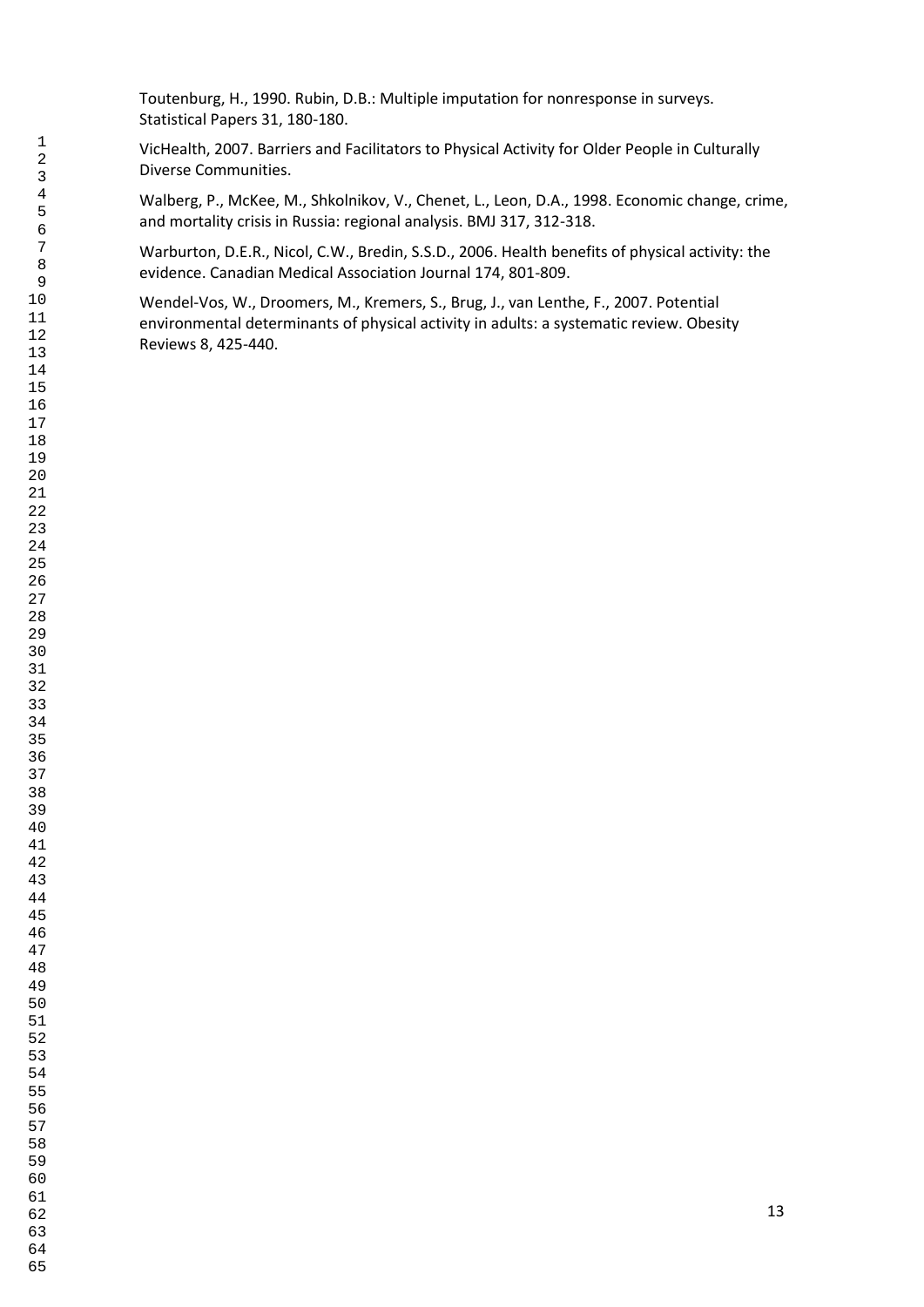**A multilevel analysis of the association between social networks and support on leisure time physical activity: evidence from 40 disadvantaged areas in London**

**Ge Yu** PhD\* , **Adrian Renton** MD FFPH\* , **Elena Schmidt** PhD\* , **Patrick Tobi** MSc FMCPH\* , **Marcello Bertotti** PhD\* , **Paul Watts** MSc\* , **Shahana Lais** BSc\*

\* Institute for Health and Human Development, University of East London, Suite 250, University House, The Green, Water Lane, London E15 4LZ

**Correspondence to: Dr Ge Yu** Institute for Health and Human Development, University of East London, Suite 250, University House, The Green, Water Lane, London E15 4LZ. (Email: [g.yu@uel.ac.uk;](mailto:g.yu@uel.ac.uk) Tel +44 (0)208 223 4473)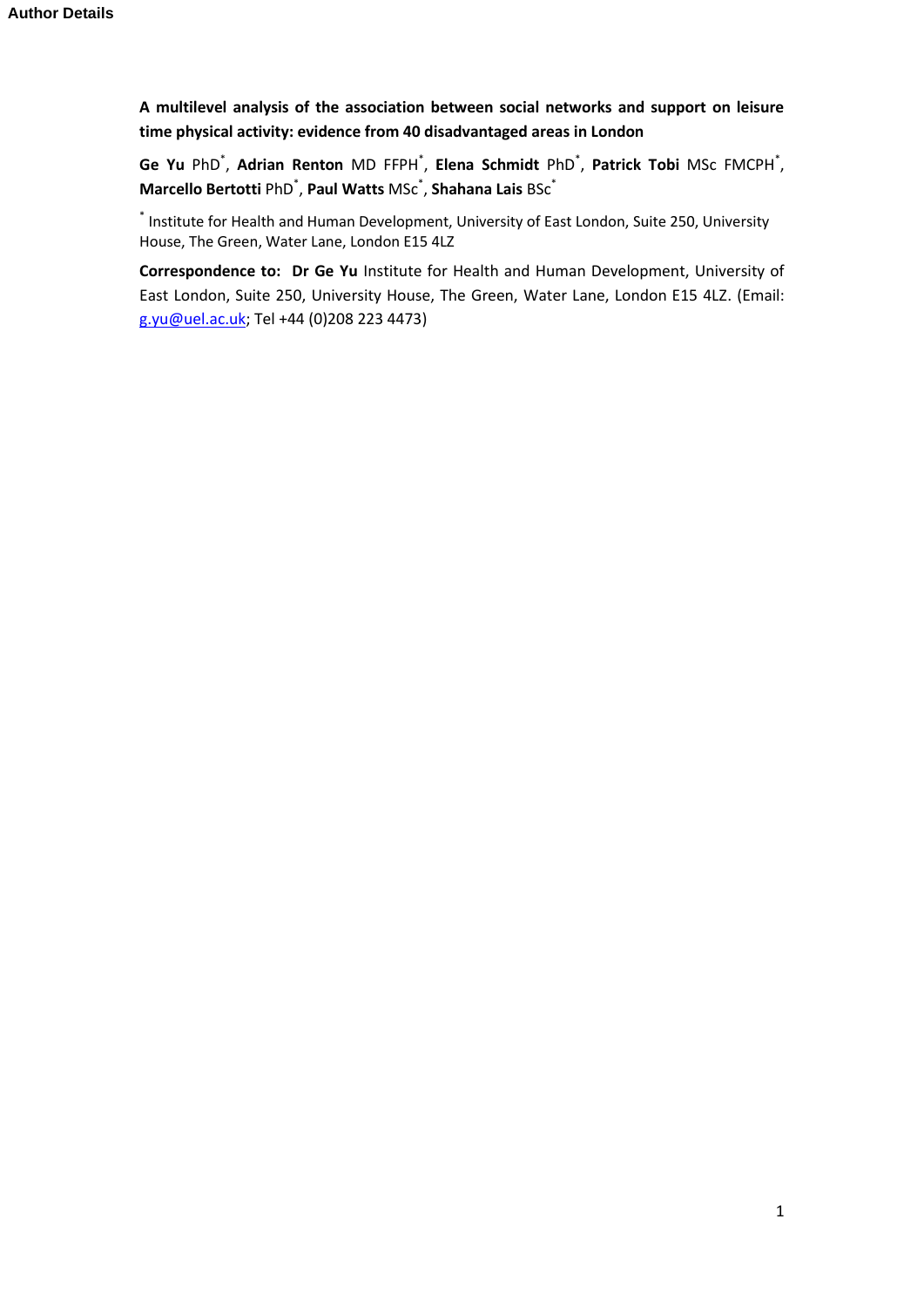**Table(s)**

# Table 1 Scoring of social environment questions

| <b>Question item</b>                                                  | Response/scoring         |  |  |
|-----------------------------------------------------------------------|--------------------------|--|--|
| Social network                                                        |                          |  |  |
| How often you personally meet up with relatives                       |                          |  |  |
| How often you personally speak to relatives on the phone              | $Never=0$                |  |  |
| How often you personally write to relatives                           | Less than once a month=1 |  |  |
| How often you personally meet up with friends                         | Once or twice a month=2  |  |  |
| How often you personally speak to friends on the phone                | Once a week or more=3    |  |  |
| How often you personally write to friends                             | Most days=4              |  |  |
| How often you personally speak to neighbours                          |                          |  |  |
| Social support                                                        |                          |  |  |
| How many people could you ask for help to go shopping if you are      |                          |  |  |
| unwell                                                                | None or Would not ask=0  |  |  |
| How many people could you ask for help to lend you money to see you   |                          |  |  |
| through the next few days                                             | One or two=1             |  |  |
| How many people could you ask for help to give you advice and support |                          |  |  |
| in a crisis                                                           | More than two=2          |  |  |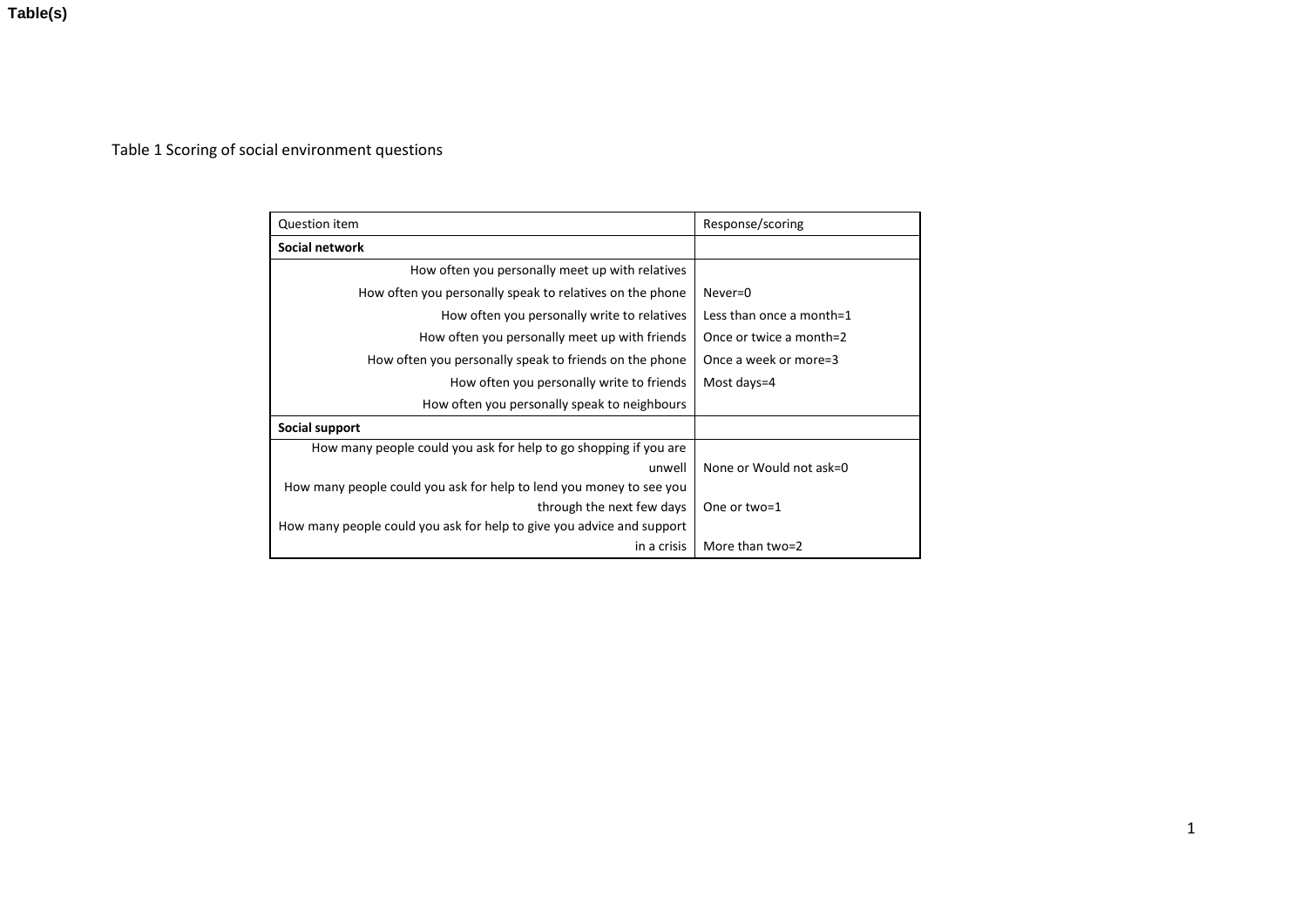| Outcome                                                               |               |                |                     |                   |  |
|-----------------------------------------------------------------------|---------------|----------------|---------------------|-------------------|--|
| MET-minutes/week                                                      | Median=1188   |                | Missing (%) = 14.07 |                   |  |
|                                                                       |               |                |                     |                   |  |
| Level 2, areas <sup>a</sup> , n=40: LSOA-level predictors             |               |                |                     |                   |  |
| <b>IMD</b> score                                                      | Mean=55.2     |                |                     | Range=42.42-70.59 |  |
| Crime score                                                           | $Mean=1.1$    |                |                     | Range=-0.22-3.02  |  |
| Combined living environment indicator                                 | Mean=44.8     |                |                     | Range=21.03-76.17 |  |
|                                                                       |               |                |                     |                   |  |
| Level 1, individuals, n=4107: individual-level predictors, by outcome |               |                |                     |                   |  |
|                                                                       | Mean          | 95% CI         |                     | Missing (%)       |  |
| Social network                                                        |               |                |                     |                   |  |
| Relative                                                              | 7.25          | 7.16-7.35      | $\ast$              | 4.82              |  |
| Friend                                                                | 8.75          | 8.65-8.84      | ***                 | 4.41              |  |
| Neighbour                                                             | 2.63          | 2.59-2.68      | $***$               | 2.73              |  |
|                                                                       | Frequency (n) | Proportion (%) |                     |                   |  |
| Social Support                                                        |               |                |                     |                   |  |
| Care support                                                          |               |                | ***                 | 3.85              |  |
| None                                                                  | 906           | 22.9           |                     |                   |  |
| One or two                                                            | 1872          | 47.4           |                     |                   |  |
|                                                                       |               |                |                     |                   |  |
| More than two                                                         | 1171          | 29.7           | ***                 |                   |  |
| Financial support                                                     |               |                |                     | 5.62              |  |
| None                                                                  | 1371          | 35.4           |                     |                   |  |
| One or two                                                            | 1506          | 38.8           |                     |                   |  |
| More than two                                                         | 999           | 25.8           |                     |                   |  |
| Informational support                                                 |               |                | ***                 | 4.70              |  |
| None                                                                  | 777           | 19.9           |                     |                   |  |
| One or two                                                            | 1763          | 45.0           |                     |                   |  |
| More than two                                                         | 1374          | 35.1           |                     |                   |  |
| Safety (daytime)                                                      |               |                | $***$               | 1.14              |  |
| Unsafe                                                                | 297           | 7.3            |                     |                   |  |
| Safe                                                                  | 3763          | 92.7           |                     |                   |  |
| Safety (night)                                                        |               |                | ***                 | 1.24              |  |
| Unsafe                                                                | 1163          | 28.7           |                     |                   |  |
| Safe                                                                  | 2893          | 71.3           |                     |                   |  |
| Age                                                                   |               |                | ***                 | 9.86              |  |
| 16-24                                                                 | 776           | 20.9           |                     |                   |  |
| 25-34                                                                 | 1018          | 27.5           |                     |                   |  |
| 35-44                                                                 | 807           | 21.8           |                     |                   |  |
| 45-54                                                                 | 454           | 12.3           |                     |                   |  |
| 55-64                                                                 | 288           | 7.8            |                     |                   |  |
| >65                                                                   | 359           | 9.7            |                     |                   |  |
| Gender                                                                |               |                | ***                 | 1.75              |  |
| Male                                                                  | 1815          | 45.0           |                     |                   |  |
| Female                                                                | 2220          | 55.0           |                     |                   |  |
| <b>Marital Status</b>                                                 |               |                | ***                 | 2.65              |  |
| Never married                                                         | 1800          | 45.0           |                     |                   |  |
| Currently married                                                     | 1666          | 41.7           |                     |                   |  |
| Formerly married                                                      | 532           | 13.3           |                     |                   |  |
|                                                                       |               |                |                     |                   |  |

Table2. Descriptive statistics (2-level models, outcome of low leisure time physical activity)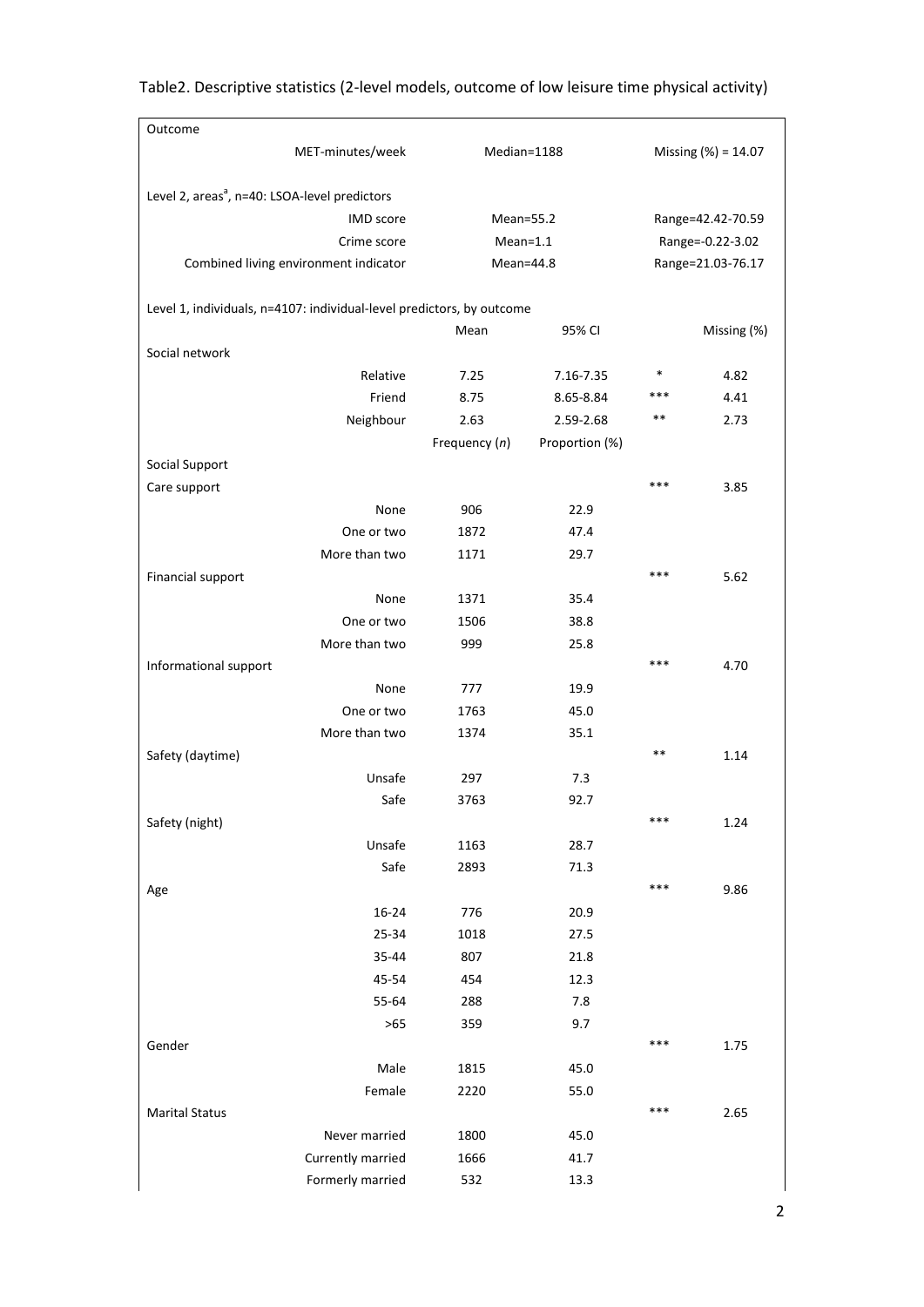| <b>Education level</b> |                       |      |      | *** | 11.05 |
|------------------------|-----------------------|------|------|-----|-------|
|                        | Primary school        | 417  | 11.4 |     |       |
|                        | Secondary school      | 1223 | 33.5 |     |       |
|                        | A-Level or equivalent | 969  | 26.5 |     |       |
|                        | Higher education      | 1044 | 28.6 |     |       |
| Personal Income        |                       |      |      | *** | 50.72 |
|                        | £0-£399               | 706  | 34.9 |     |       |
|                        | £400-£1,249           | 742  | 36.7 |     |       |
|                        | $£1,250+$             | 576  | 28.4 |     |       |
| Job status             |                       |      |      | *** | 6.74  |
|                        | Employed              | 1676 | 43.8 |     |       |
|                        | Unpaid housework      | 210  | 5.5  |     |       |
|                        | Full-time student     | 490  | 12.8 |     |       |
|                        | Unemployed            | 763  | 19.9 |     |       |
|                        | Retired               | 398  | 10.4 |     |       |
|                        | Disable/Illness       | 218  | 5.7  |     |       |
|                        | Other                 | 75   | 1.9  |     |       |

\* p<0.1, \*\* p<0.05, \*\*\* p<0.01

a 40 LSOAs in London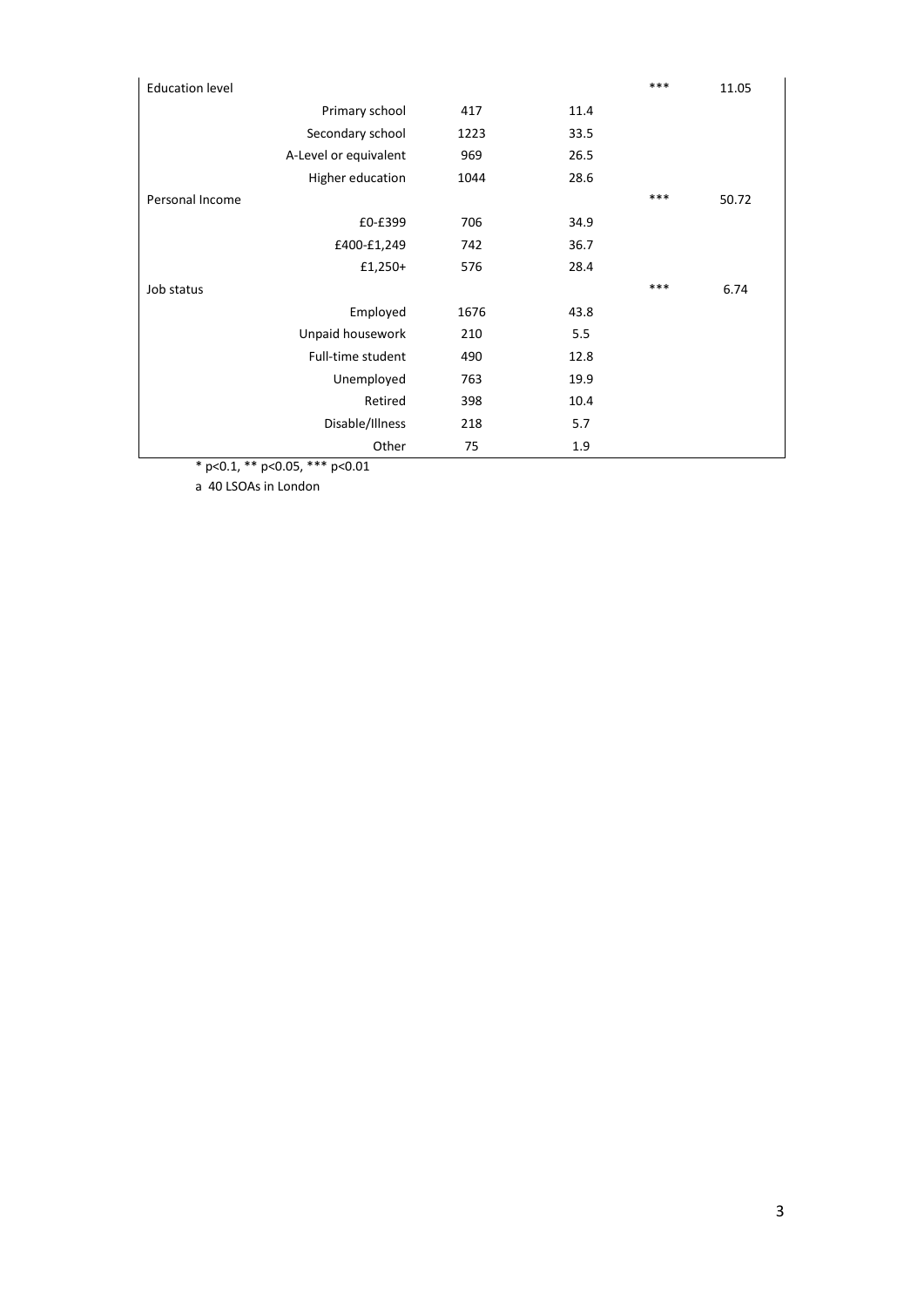|                                                                       |            | Model 1 |       |        |            | Model 2 |        |       |
|-----------------------------------------------------------------------|------------|---------|-------|--------|------------|---------|--------|-------|
|                                                                       | <b>IRR</b> |         |       | 95% CI | <b>IRR</b> |         | 95% CI |       |
| Level 1, individuals, n=4107: individual-level predictors, by outcome |            |         |       |        |            |         |        |       |
| Social network                                                        |            |         |       |        |            |         |        |       |
| Relative                                                              | 0.99       |         | 0.968 | 1.008  | 0.99       |         | 0.97   | 1.01  |
| Friend                                                                | 1.02       | **      | 0.998 | 1.037  | 1.02       | $***$   | 1.00   | 1.04  |
| Neighbour                                                             | 1.06       | ***     | 1.023 | 1.101  | 1.06       | ***     | 1.02   | 1.10  |
|                                                                       |            |         |       |        |            |         |        |       |
| Social Support                                                        |            |         |       |        |            |         |        |       |
| Care support<br>None                                                  |            |         |       |        |            |         |        |       |
| One or two                                                            | 1.03       |         | 0.880 | 1.204  | 1.03       |         | 0.885  | 1.206 |
| More than two                                                         | 1.11       |         | 0.904 | 1.363  | 1.12       |         | 0.913  | 1.362 |
| Financial support                                                     |            |         |       |        |            |         |        |       |
| None                                                                  |            |         |       |        |            |         |        |       |
| One or two                                                            | 0.94       |         | 0.814 | 1.078  | 0.93       |         | 0.809  | 1.078 |
| More than two                                                         | 0.91       |         | 0.756 | 1.091  | 0.91       |         | 0.754  | 1.090 |
| Informational support                                                 |            |         |       |        |            |         |        |       |
| None                                                                  |            |         |       |        |            |         |        |       |
| One or two                                                            | 0.91       |         | 0.782 | 1.070  | 0.91       |         | 0.783  | 1.066 |
| More than two                                                         | 1.07       |         | 0.890 | 1.296  | 1.07       |         | 0.891  | 1.291 |
| Safety (daytime)                                                      |            |         |       |        |            |         |        |       |
| Unsafe                                                                |            |         |       |        |            |         |        |       |
| Safe<br>Safety (night)                                                | 0.97       |         | 0.819 | 1.153  | 0.97       |         | 0.708  | 1.337 |
| Unsafe                                                                |            |         |       |        |            |         |        |       |
| Safe                                                                  | 1.06       |         | 0.943 | 1.184  | 1.06       |         | 0.785  | 1.434 |
| Age                                                                   |            |         |       |        |            |         |        |       |
| $15 - 24$                                                             | 1.18       | **      | 1.022 | 1.373  | 1.19       | **      | 1.026  | 1.378 |
| 25-34                                                                 |            |         |       |        |            |         |        |       |
| 35-44                                                                 | 0.90       |         | 0.784 | 1.040  | 0.90       |         | 0.782  | 1.038 |
| 45-54                                                                 | 0.95       |         | 0.803 | 1.131  | 0.95       |         | 0.803  | 1.132 |
| 55-64                                                                 | 0.86       |         | 0.694 | 1.059  | 0.86       |         | 0.696  | 1.064 |
| $>65$                                                                 | 0.71       | **      | 0.535 | 0.936  | 0.71       | **      | 0.534  | 0.936 |
| Gender                                                                |            |         |       |        |            |         |        |       |
| Male                                                                  |            |         |       |        |            |         |        |       |
| Female<br><b>Marital Status</b>                                       | 0.75       |         | 0.688 | 0.814  | 0.75       |         | 0.686  | 0.814 |
| Never married                                                         |            |         |       |        |            |         |        |       |
| Currently married                                                     | 0.89       | **      | 0.796 | 1.000  | 0.89       | **      | 0.794  | 1.000 |
| Formerly married                                                      | 1.08       |         | 0.934 | 1.251  | 1.08       |         | 0.933  | 1.247 |
| <b>Education level</b>                                                |            |         |       |        |            |         |        |       |
| Primary school                                                        | 0.85       | ∗       | 0.707 | 1.010  | 0.85       | *       | 0.705  | 1.014 |
| Secondary school                                                      | 1.09       |         | 0.969 | 1.235  | 1.10       |         | 0.974  | 1.242 |
| A-Level or equivalent                                                 | 1.08       |         | 0.953 | 1.218  | 1.08       |         | 0.956  | 1.224 |
| Higher education                                                      |            |         |       |        |            |         |        |       |
| Personal Income                                                       |            |         |       |        |            |         |        |       |
| £0-£399                                                               | 0.97       |         | 0.839 | 1.131  | 0.99       |         | 0.379  | 2.565 |
| £400-£1,249                                                           |            |         |       |        |            |         |        |       |
| $f1,250+$                                                             | 1.01       |         | 0.877 | 1.170  | 0.74       |         | 0.324  | 1.689 |
| Job status                                                            |            |         |       |        |            |         |        |       |
| Employed<br>Unpaid housework                                          | 0.77       | **      | 0.626 | 0.945  | 0.77       | **      | 0.621  | 0.949 |
| Full-time student                                                     | 0.86       | **      | 0.749 | 0.988  | 0.86       | **      | 0.745  | 0.983 |
| Unemployed                                                            | 0.88       | *       | 0.773 | 1.012  | 0.89       | **      | 0.775  | 1.016 |
|                                                                       |            |         |       |        |            |         |        |       |

Table 3 Incidence-rate ratios and 95% confidence intervals of predictors of LTPA, without (Model 1) and with (Model 2) area level predictors